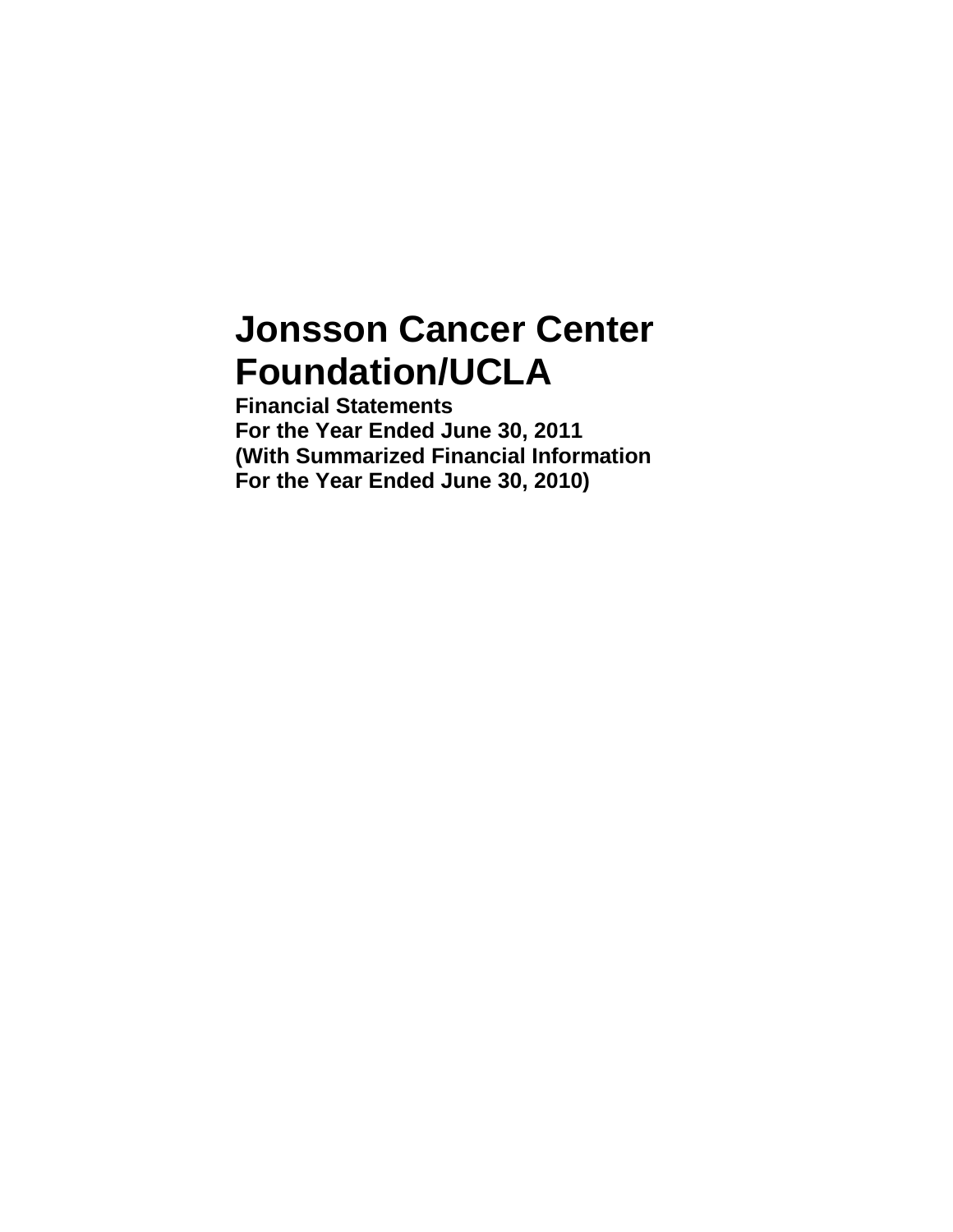|                             | Page |
|-----------------------------|------|
|                             |      |
| <b>Financial Statements</b> |      |
|                             |      |
|                             |      |
|                             |      |
|                             |      |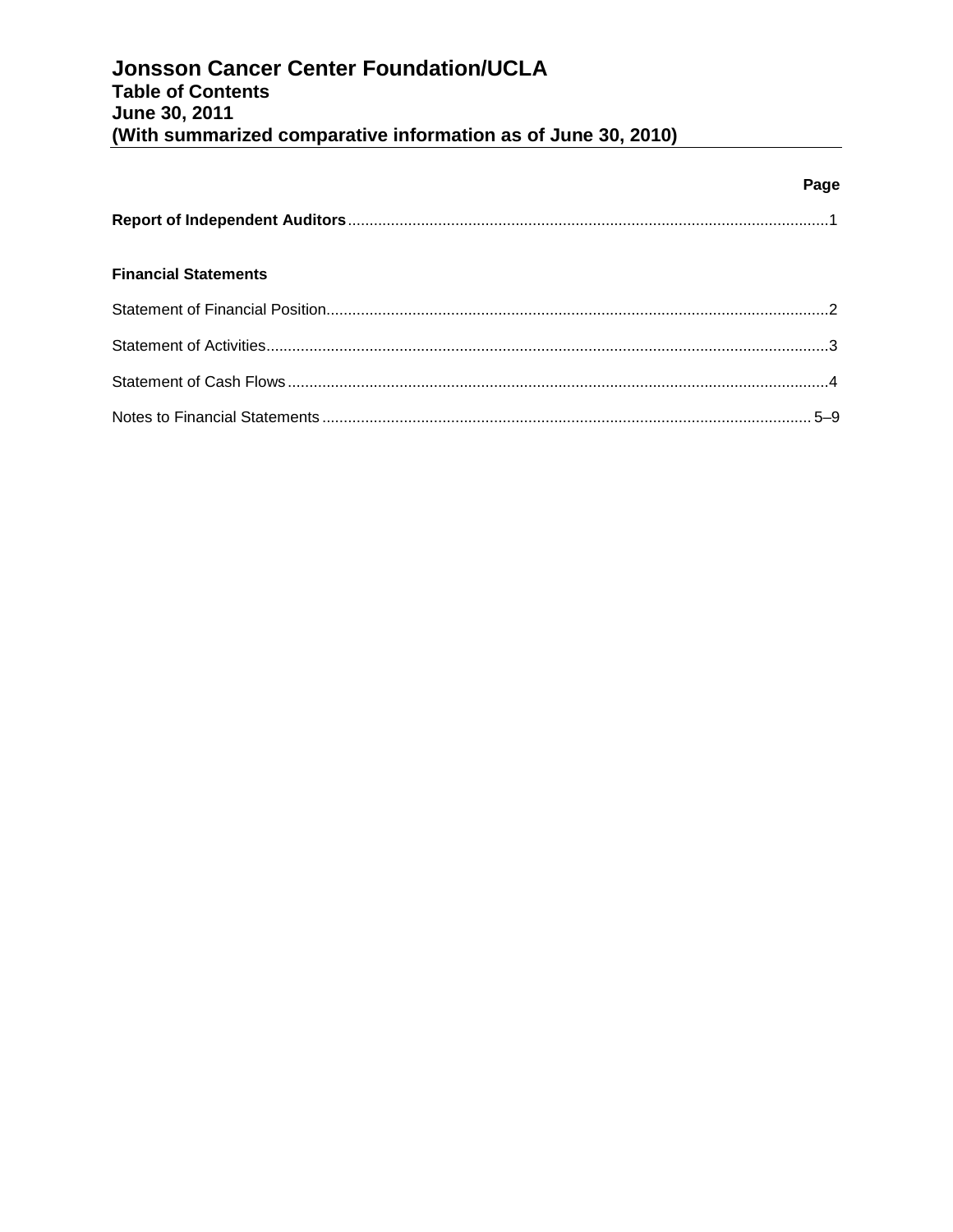

# **Report of Independent Auditors**

The Board of Directors of Jonsson Cancer Center Foundation/UCLA

In our opinion, the accompanying statement of financial position and the related statements of activities and cash flows present fairly, in all material respects, the financial position of the Jonsson Cancer Center Foundation/UCLA (the "Foundation") at June 30, 2011, and the changes in its net assets and its cash flows for the year then ended in conformity with accounting principles generally accepted in the United States of America. These financial statements are the responsibility of the Foundation's management. Our responsibility is to express an opinion on these financial statements based on our audit. The prior year summarized comparative information has been derived from the Foundation's 2010 financial statements, and in our report dated November 4, 2010, we expressed an unqualified opinion on those financial statements. We conducted our audit of these statements in accordance with auditing standards generally accepted in the United States of America. Those standards require that we plan and perform the audit to obtain reasonable assurance about whether the financial statements are free of material misstatement. An audit includes examining, on a test basis, evidence supporting the amounts and disclosures in the financial statements, assessing the accounting principles used and significant estimates made by management, and evaluating the overall financial statement presentation. We believe that our audit provides a reasonable basis for our opinion.

Voicarred chara Coopus LLB

November 4, 2011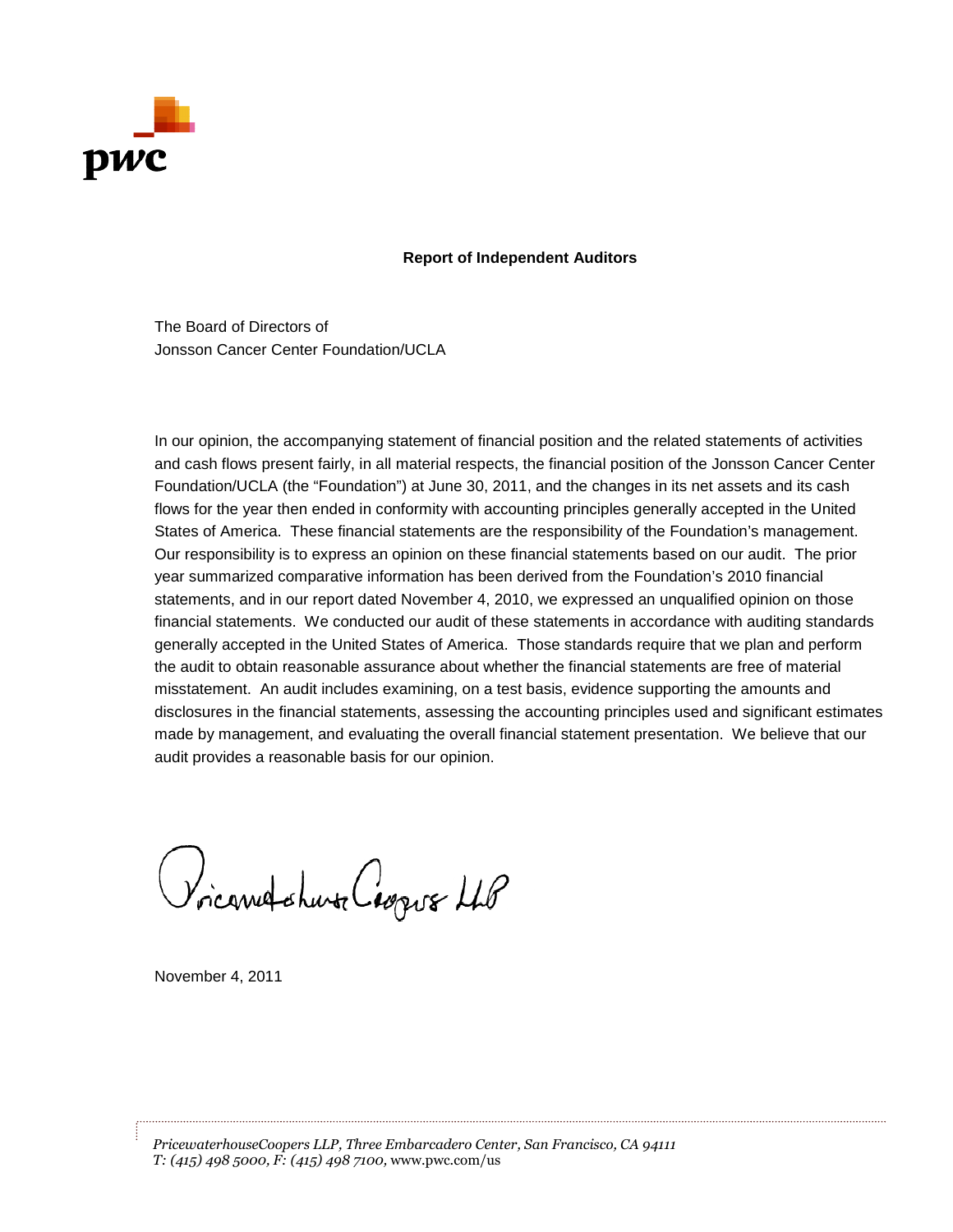# **Jonsson Cancer Center Foundation/UCLA Statement of Financial Position June 30, 2011 (With summarized comparative information as of June 30, 2010)**

|                                                          | 2011             |    | 2010       |
|----------------------------------------------------------|------------------|----|------------|
| <b>Assets</b>                                            |                  |    |            |
| Cash and investments                                     |                  |    |            |
| Cash and cash equivalents                                | \$<br>41,325     | \$ | 48,239     |
| The UCLA Foundation unendowed short-term investment pool | 4,845,332        |    | 4,502,595  |
| University of California Regents, general endowment pool | 4,093,027        |    | 3,674,303  |
| The UCLA Foundation endowed investment pool              | 2,198,607        |    | 1,991,883  |
| Total cash and investments                               | 11,178,291       |    | 10,217,020 |
| Accrued investment income                                | 171,451          |    | 54,126     |
| Accounts receivable and other assets                     | 27,612           |    | 36,941     |
| Contributions receivable, net                            | 408,674          |    | 859,764    |
| Contributions receivable from split-interest agreements  | 363,943          |    | 287,440    |
| <b>Total assets</b>                                      | \$<br>12,149,971 | \$ | 11,455,291 |
| <b>Liabilities and Net Assets</b>                        |                  |    |            |
| Liabilities                                              |                  |    |            |
| Grants payable and accrued expenses                      | \$<br>5,791      | \$ | 1,374      |
| <b>Total liabilities</b>                                 | 5,791            |    | 1,374      |
| Net assets                                               |                  |    |            |
| Unrestricted                                             | 7,390,660        |    | 6,920,949  |
| Temporarily restricted                                   | 660,493          |    | 858,665    |
| Permanently restricted                                   | 4,093,027        |    | 3,674,303  |
| Total net assets                                         | 12,144,180       |    | 11,453,917 |
| Total liabilities and net assets                         | 12,149,971       | S  | 11,455,291 |

The accompanying notes are an integral part of these financial statements.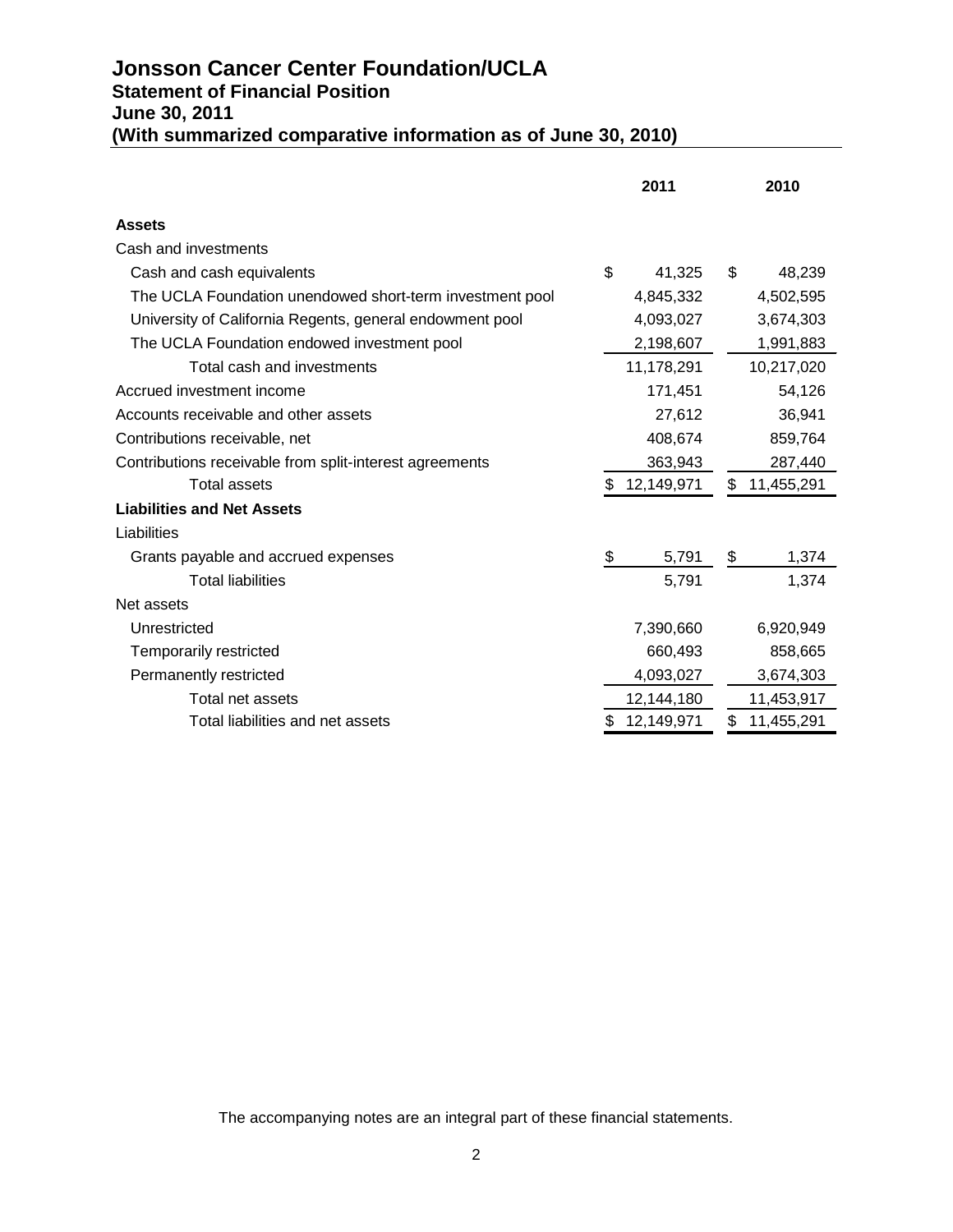# **Jonsson Cancer Center Foundation/UCLA Statement of Activities Year Ended June 30, 2011 (With summarized financial information for the year ended June 30, 2010)**

|                                               | <b>Unrestricted</b> | <b>Temporarily</b><br><b>Restricted</b> | Permanently<br><b>Restricted</b> | 2011<br><b>Total</b> | 2010<br><b>Total</b> |
|-----------------------------------------------|---------------------|-----------------------------------------|----------------------------------|----------------------|----------------------|
| Revenue, gains/(losses), and<br>other support |                     |                                         |                                  |                      |                      |
| Contributions                                 | \$<br>1,549,218     | \$<br>8,633,953                         | \$                               | \$10,183,171         | 9,150,659<br>\$      |
| Benefits-Institute chapters                   | 91,899              |                                         |                                  | 91,899               | 88,448               |
| Investment income                             | 238,813             | 45,253                                  |                                  | 284,066              | 323,005              |
| Net unrealized and realized gains             | 206,724             | 238,040                                 | 418,724                          | 863,488              | 420,219              |
| Change in value of split-interest             |                     |                                         |                                  |                      |                      |
| agreements                                    | (616)               | 77,119                                  |                                  | 76,503               | 32,593               |
| Contributions released from                   |                     |                                         |                                  |                      |                      |
| restrictions                                  | 9,192,537           | (9, 192, 537)                           |                                  |                      |                      |
| Total revenue, gains/                         |                     |                                         |                                  |                      |                      |
| (losses), and other support                   | 11,278,575          | (198, 172)                              | 418,724                          | 11,499,127           | 10,014,924           |
| <b>Expenses</b>                               |                     |                                         |                                  |                      |                      |
| Program services                              |                     |                                         |                                  |                      |                      |
| Seed grants                                   | 227,904             |                                         |                                  | 227,904              | 254,982              |
| Other grants                                  | 9,747,655           |                                         |                                  | 9,747,655            | 8,393,513            |
| Total program services                        | 9,975,559           |                                         |                                  | 9,975,559            | 8,648,495            |
| Fundraising                                   | 357,370             |                                         |                                  | 357,370              | 317,380              |
| Management and general                        | 475,935             |                                         |                                  | 475,935              | 424,349              |
| Total expenses                                | 10,808,864          |                                         |                                  | 10,808,864           | 9,390,224            |
| Change in net assets                          | 469,711             | (198, 172)                              | 418,724                          | 690,263              | 624,700              |
| Net assets at beginning of year               | 6,920,949           | 858,665                                 | 3,674,303                        | 11,453,917           | 10,829,217           |
| Net assets at end of year                     | 7,390,660           | \$<br>660,493                           | \$<br>4,093,027                  | \$12,144,180         | \$11,453,917         |

The accompanying notes are an integral part of these financial statements.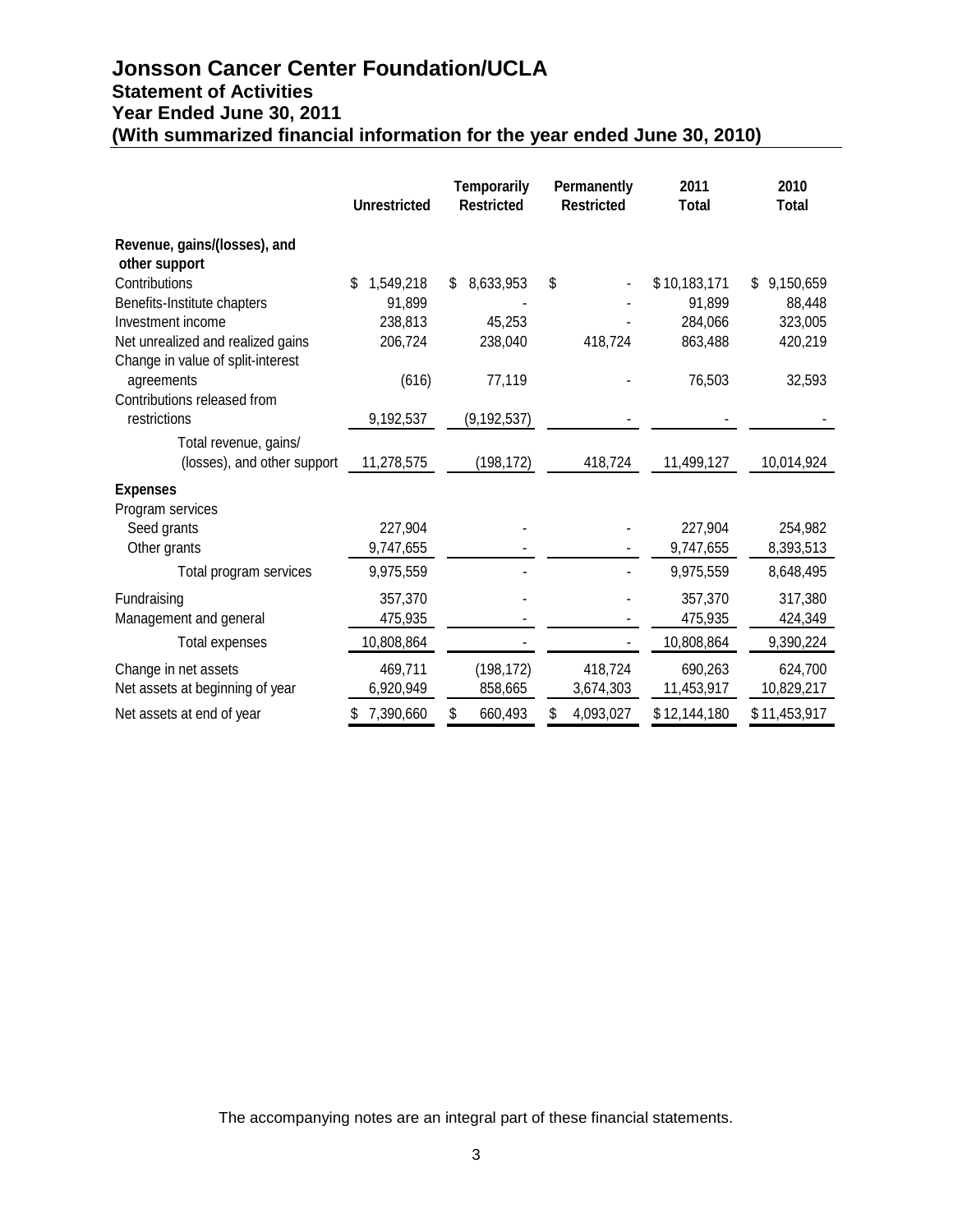# **Jonsson Cancer Center Foundation/UCLA Statement of Cash Flows Year Ended June 30, 2011 (With summarized comparative information for the year ended June 30, 2010)**

|                                                         | 2011 |               | 2010          |  |
|---------------------------------------------------------|------|---------------|---------------|--|
| Cash flows from operating activities                    |      |               |               |  |
| Change in net assets                                    | \$   | 690,263       | \$<br>624,700 |  |
| Adjustments to reconcile change in net assets to        |      |               |               |  |
| net cash provided by/(used in) operating activities     |      |               |               |  |
| Noncash gifts                                           |      | (108, 033)    | (57,007)      |  |
| Realized and unrealized gain on investments             |      | (863, 488)    | (420, 219)    |  |
| Changes in assets and liabilities                       |      |               |               |  |
| Accrued investment income                               |      | (117, 325)    | 125,038       |  |
| Accounts receivable and other assets                    |      | 9,329         | 73,580        |  |
| Contributions receivable, net                           |      | 451,090       | 92,111        |  |
| Contributions receivable from split-interest agreements |      | (76, 503)     | (32, 594)     |  |
| Grants payable and accrued expenses                     |      | 4,417         | (1,009,928)   |  |
| Net cash provided by/(used in) operating activities     |      | (10, 250)     | (604, 319)    |  |
| Cash flows from investing activities                    |      |               |               |  |
| Proceeds from sales of investments                      |      | 7,114,501     | 8,193,657     |  |
| Purchase of investments                                 |      | (7, 111, 165) | (7,650,131)   |  |
| Net cash (used in)/provided by investing activities     |      | 3,336         | 543,526       |  |
| <b>Cash flows from financing activities</b>             |      |               |               |  |
| Cash received for long-term contributions               |      | 1,539,572     | 1,753,596     |  |
| Cash transferred to UCLA Foundation                     |      | (1,539,572)   | (1,753,596)   |  |
| Net cash used in financing activities                   |      |               |               |  |
| Net decrease in cash and cash equivalents               |      | (6, 914)      | (60, 793)     |  |
| Cash and cash equivalents, beginning of year            |      | 48,239        | 109,032       |  |
| Cash and cash equivalents, end of year                  | \$   | 41,325        | \$<br>48,239  |  |
| Supplemental noncash activities information             |      |               |               |  |
| Gifts of securities                                     | \$   | 108,033       | \$<br>57,007  |  |

The accompanying notes are an integral part of these financial statements.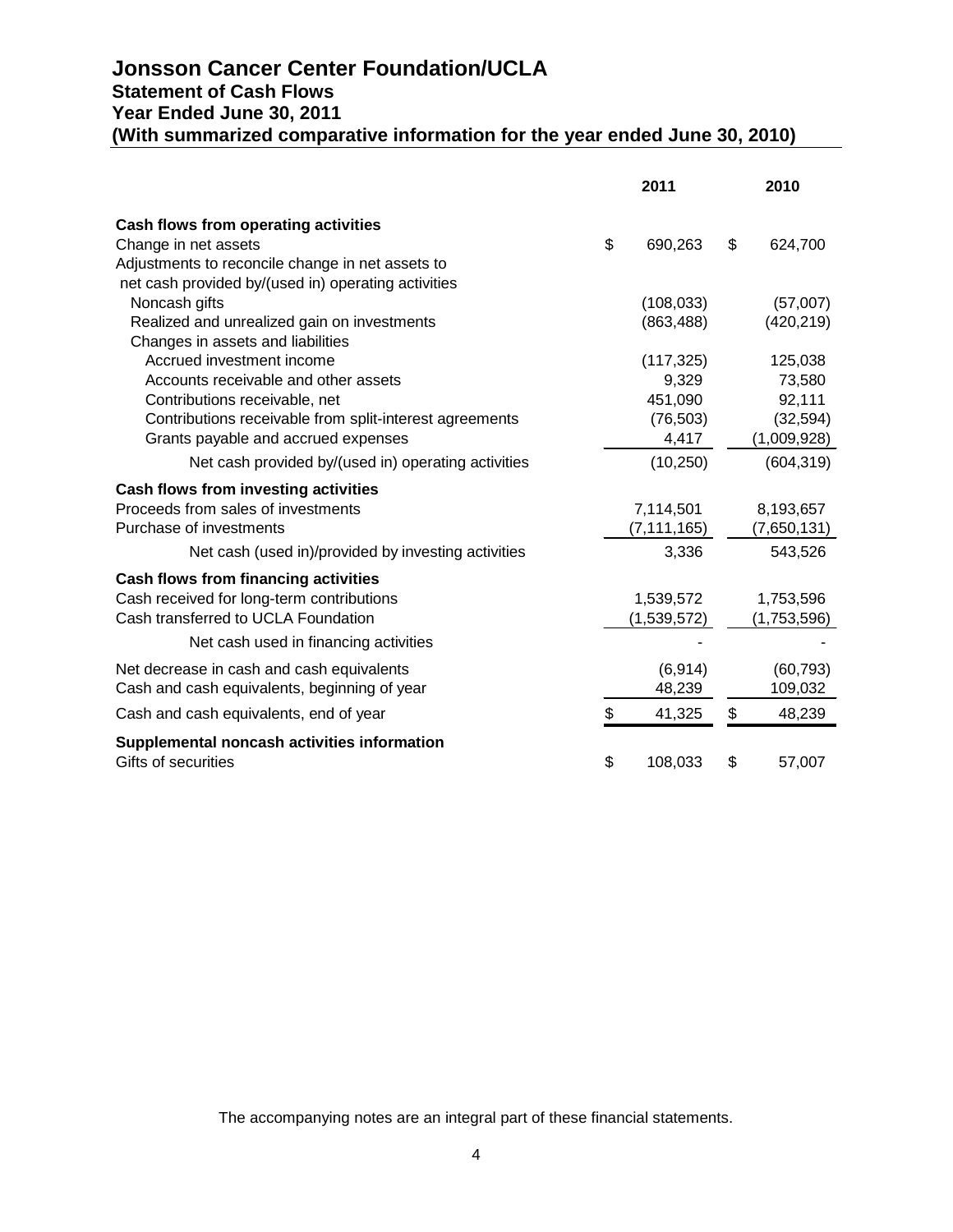# **1. Organization**

The Jonsson Cancer Center Foundation/UCLA (the "Foundation") is a nonprofit organization whose primary purpose is to raise and distribute funds for cancer research at UCLA. UCLA provides the facilities and the staff for the operation and administration of the Foundation's activities. The Foundation transfers monies to UCLA, which assumes responsibility for actual disbursement. The Foundation has two independently operated chapters located throughout the greater Los Angeles area that assist in the fund raising effort.

# **2. Summary of Significant Accounting Policies**

## **Basis of Presentation**

The financial statements are prepared using the accrual basis of accounting in accordance with accounting principles generally accepted in the United States of America and with the AICPA Audit and Accounting Guide "Not-for-Profit Organizations".

# **Recently Adopted New Accounting Pronouncements**

The Financial Accounting Standards Board ("FASB") issued an accounting standards update that provides for new disclosure requirements related to fair value measurements. The requirements, which the Foundation adopted effective July 1, 2010, includes separate disclosure of significant transfers in and out of Levels 1 and 2 and the reasons for the transfers. The update also clarified existing disclosure requirements for the level of disaggregation, inputs and valuation techniques. Since the guidance affects disclosures only, the adoption did not have a material impact on the Foundation's financial statements.

## **Summarized Comparative Information**

The financial statements include certain prior-year summarized comparative information in total but not by net asset class. Such information does not include sufficient detail to constitute a presentation in conformity with generally accepted accounting principles. Accordingly, such information should be read in conjunction with the Foundation's financial statements for the year ended June 30, 2010, from which the summarized information was derived.

# **Use of Estimates**

The preparation of financial statements in conformity with generally accepted accounting principles requires management to make estimates and assumptions that affect the reported amounts of assets and liabilities and disclosure of contingent assets and liabilities at the date of the financial statements and the reported amounts of revenues and expenses during the reporting period. Actual results could differ from those estimates.

## **Cash Equivalents**

The Foundation considers all highly liquid instruments purchased with an original maturity of three months or less to be cash equivalents.

# **Contributions Receivable**

Unconditional promises to give are recorded at fair value. To determine fair value, an annual discount rate was applied to future payments. In accordance with the fair value standards, the discount rates used were determined using a risk free rate adjusted for the risk of donor default. Amortization of these discounts is included in contribution revenue. Conditional promises to give are not included as revenue until the conditions are substantially met. Contributions receivable are reviewed for collectability and reserves for uncollectible amounts are established when needed.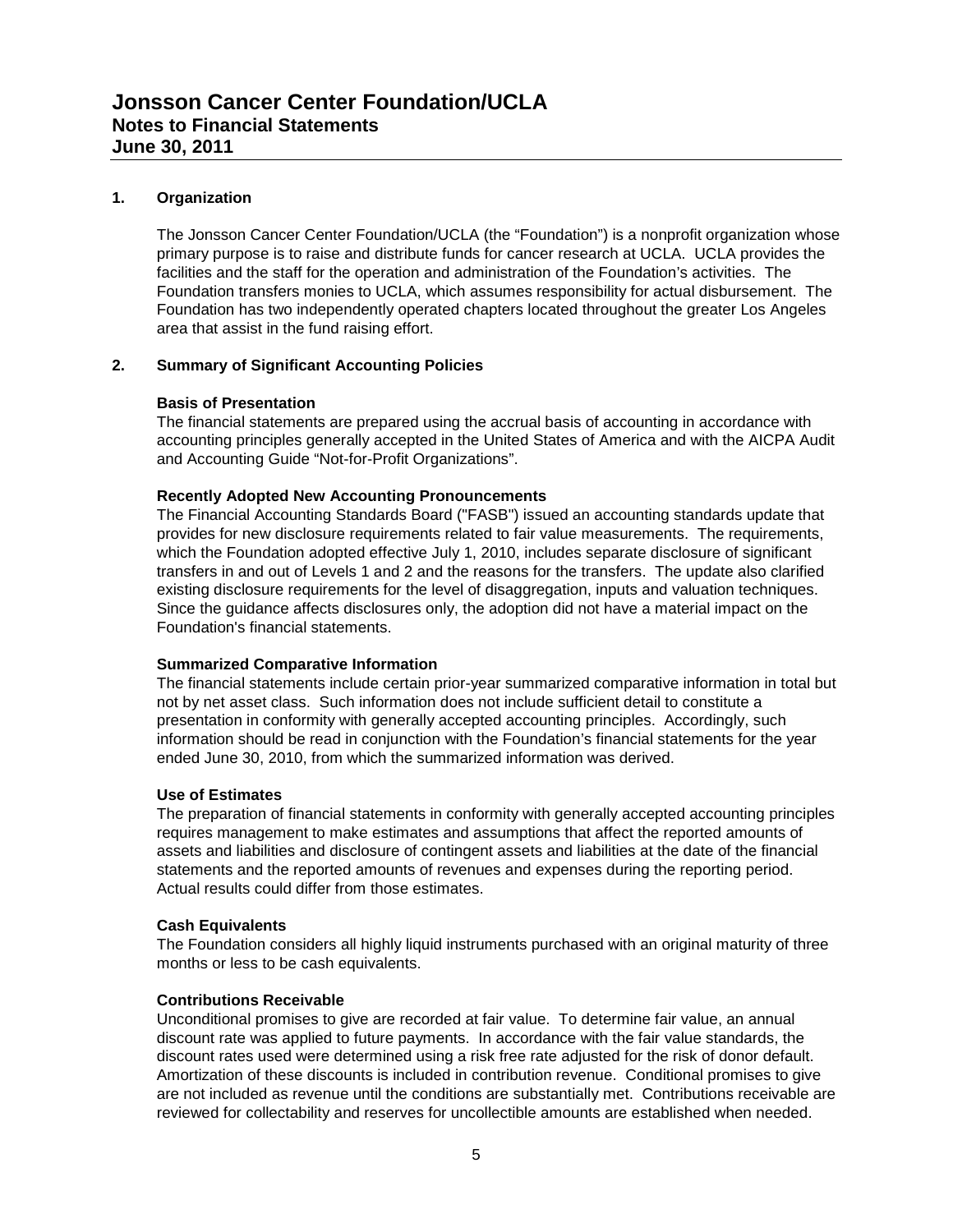# **2. Summary of Significant Accounting Policies (continued)**

#### **Contributions Receivable from Split Interest Agreements**

The Foundation is a beneficiary of assets held in trusts administered by other trustees. Contributions receivable from split interest agreements are recorded at estimated fair value of the amount held by the trustee that is due to the Foundation. The Foundation uses an interest rate commensurate with the risks involved and changes in life expectancy to discount the contributions receivable. The amortization of this discount and changes in actuarial assumptions are reflected in the Statement of Activities as a change in value of split-interest agreements.

#### **Net Assets**

The net assets of the Foundation are reported within categories as follows:

#### *Permanently Restricted Net Assets*

The portion of net assets resulting (a) from contributions and other inflows of assets whose use by the Foundation is limited by donor-imposed stipulations that neither expire by passage of time nor can be fulfilled or otherwise removed by actions of the Foundation, and (b) from reclassification from (or to) other classes of net assets as a consequence of donor-imposed stipulations.

#### *Temporarily Restricted Net Assets*

The portion of net assets resulting (a) from contributions and other inflows of assets whose use by the Foundation is limited by donor-imposed stipulations that either expire by passage of time or can be fulfilled and removed by actions of the Foundation pursuant to those stipulations, and (b) from reclassification to (or from) other classes of net assets as a consequence of donor-imposed stipulations, their expiration by passage of time, or their fulfillment and removal by actions of the Foundation pursuant to those stipulations. Temporarily restricted net assets are to be used solely for cancer research.

#### *Unrestricted Net Assets*

The portion of net assets that is neither permanently restricted nor temporarily restricted by donorimposed stipulations. The only limits on unrestricted net assets are broad limits resulting from the nature of the Foundation and the purposes specified in its articles of incorporation or bylaws and, perhaps, limits resulting from contractual agreements. Unrestricted net assets include Board designated funds.

#### **Revenue Recognition**

Contributions, including the fair value of unconditional pledges, are recorded as revenues when received. Investment income and realized gains or losses are recognized as revenues when earned or realized, respectively. Unrealized investment gains or losses are recorded in the Statement of Activities as a result of changes in fair value.

#### **Income Taxes**

The Foundation is exempt from federal income and California franchise taxes under Section 501(c) (3) of the Internal Revenue Code. The Foundation is a public charity described in Section 501(a) (2) and corresponding California Revenue and Taxation Code sections.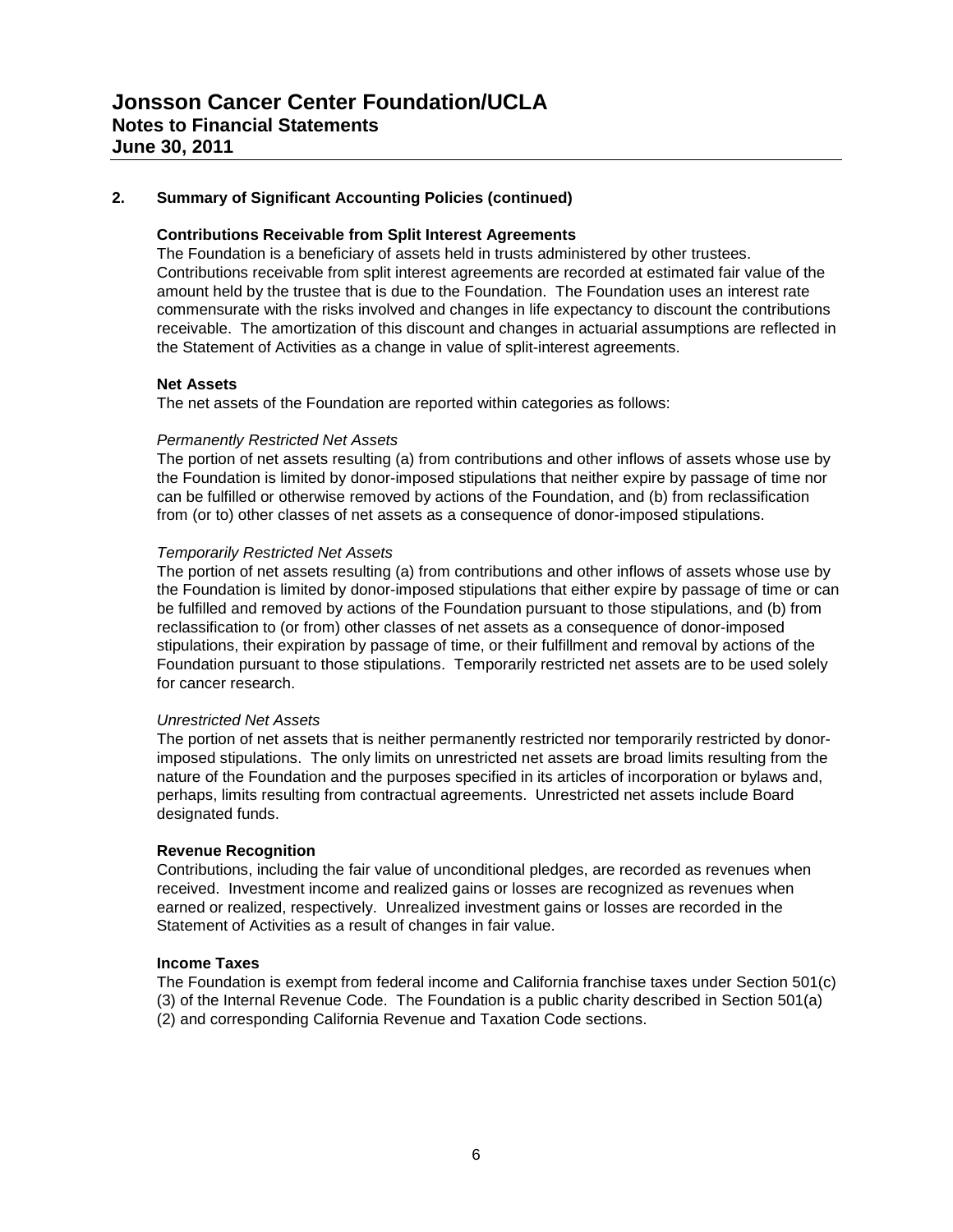# **2. Summary of Significant Accounting Policies (continued)**

#### **Subsequent Events**

Subsequent events have been evaluated through November 4, 2011, which is the date the financial statements were available to be issued.

# **3. Investment Pools**

The Foundation invests its funds in the University of California Regents' ("UC Regents") General Endowment Pool ("GEP") as well as the UCLA Foundation's endowed and unendowed investment pools ("EIP" and "UIP", respectively) in order to maximize its investment returns. Both the UC Regents' and the UCLA Foundation's endowed investment pools have a long-term investment horizon and hold investments in equity securities, alternative investments and fixed income instruments. Alternative investments include hedge funds, private equity, and venture capital.

These investment pools, whether held by the UC Regents or by the UCLA Foundation, are accounted for using a unitized investment pool methodology. The fair values of these investments have been estimated using net asset value as determined by the pool's manager (the UC Regents or the UCLA Foundation). At each month-end, a fair value unit price is established based on the value of endowed pool assets (end of the month) divided by the total number of pool units at the beginning of the month. Monthly investment income, realized and unrealized gains and losses are allocated equitably based on the units owned by each participant. There are no restrictions on the redemptions of these investments. For EIP, existing units can only be sold at month-end and for GEP, withdrawal from the corpus may be made only during the fourth quarter of a fiscal year. Both EIP and GEP investments are considered as Level 2 within the fair value hierarchy of ASC 820 fair value measurements.

The UCLA Foundation's UIP has a short-term investment horizon and consists principally of investments in the UC Regents' short-term investment pool ("STIP"). The UC Regents' STIP is invested in high quality money market and fixed income instruments with the objective to maximize returns consistent with safety of principal, liquidity, and cash flow requirements. The UCLA Foundation does not place any restrictions on amounts or frequency of trades for entities invested in its UIP. As such, it is a highly liquid asset similar to a money market fund and is valued at its net asset value of \$1.00. This investment is considered as Level 2 within the fair value hierarchy of ASC 820 fair value measurements.

The Foundation is exposed to credit risk for the amount of the investments in the event of nonperformance by the other parties to the investment transactions. To minimize any potential risk, both the UC Regents and the UCLA Foundation maintain investment guidelines.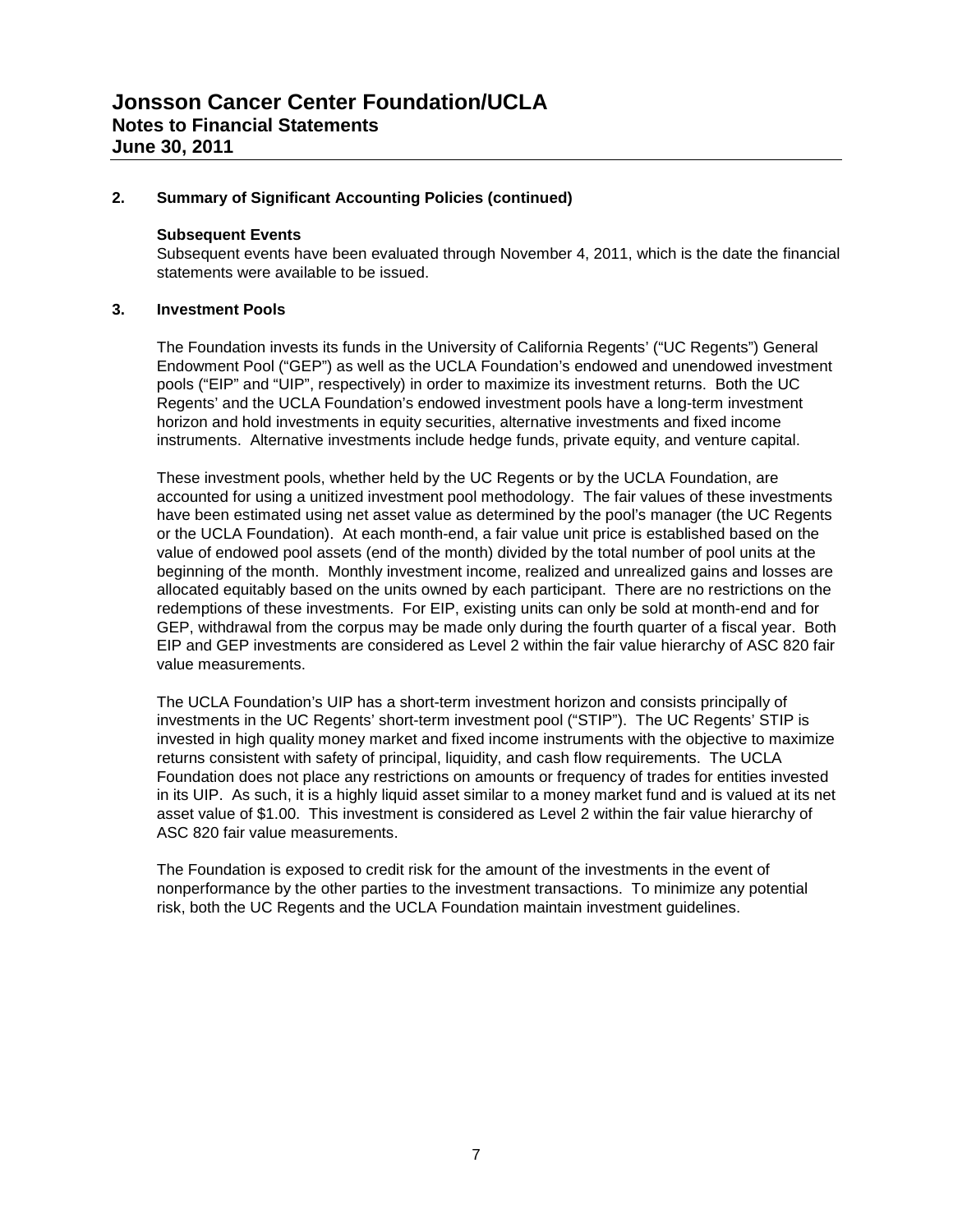## **3. Investment Pools (continued)**

The following table summarizes the Foundation's investments at June 30, 2011, stated at fair value:

| Investments               |     |              |
|---------------------------|-----|--------------|
| The UCLA Foundation's UIP | \$. | 4.845.332    |
| The UC Regents' GEP       |     | 4.093.027    |
| The UCLA Foundation's EIP |     | 2,198,607    |
| Total                     |     | \$11,136,966 |

# **4. Fair Value Measurements**

Certain Foundation assets are measured and reported in the financial statements at fair value on a recurring basis. The fair value hierarchy of valuation techniques is utilized to determine such fair value. The three levels of the fair value hierarchy are as follows:

- Level 1 Quoted market prices in active markets for identical assets.
- Level 2 Quoted prices in active markets for similar assets; quoted prices for identical assets in markets that are inactive; and prices based on observable inputs other than an unadjusted quoted price.
- Level 3 Pricing inputs are unobservable for the assets.

Valuation inputs may be observable or unobservable, and refer to the assumptions that a market participant would consider significant to value an asset or liability. The determination of "observable" requires judgment by the Foundation. In general, the Foundation considers observable inputs to be data that are readily available, regularly updated, reliable, and verifiable. Unobservable inputs may be used when observable inputs are not readily available or current. In this situation, one or more valuation techniques may be used including the market approach (inputs based on recent market transactions or comparables) or the income approach (discounted cash flow).

The following table summarizes the valuation of the Foundation's assets by the ASC 820 fair value hierarchy levels as of June 30, 2011:

|                                                            | <b>Total</b><br>Level 2 |            |    |            |    |                          |  |  | Level 3 |  |  |  |  |  |  |  |  |  |  |  |  |  |  |  |  |
|------------------------------------------------------------|-------------------------|------------|----|------------|----|--------------------------|--|--|---------|--|--|--|--|--|--|--|--|--|--|--|--|--|--|--|--|
| Investments                                                |                         |            |    |            |    |                          |  |  |         |  |  |  |  |  |  |  |  |  |  |  |  |  |  |  |  |
| The UCLA Foundation's UIP                                  | S                       | 4,845,332  | S  | 4,845,332  | \$ | $\overline{\phantom{0}}$ |  |  |         |  |  |  |  |  |  |  |  |  |  |  |  |  |  |  |  |
| The UC Regents' GEP                                        |                         | 4,093,027  |    | 4,093,027  |    |                          |  |  |         |  |  |  |  |  |  |  |  |  |  |  |  |  |  |  |  |
| The UCLA Foundation's EIP                                  |                         | 2,198,607  |    | 2,198,607  |    |                          |  |  |         |  |  |  |  |  |  |  |  |  |  |  |  |  |  |  |  |
| Total investments                                          |                         | 11,136,966 |    | 11,136,966 |    |                          |  |  |         |  |  |  |  |  |  |  |  |  |  |  |  |  |  |  |  |
| Contributions receivable from<br>Split-interest agreements |                         | 363,943    | \$ |            |    | 363,943                  |  |  |         |  |  |  |  |  |  |  |  |  |  |  |  |  |  |  |  |